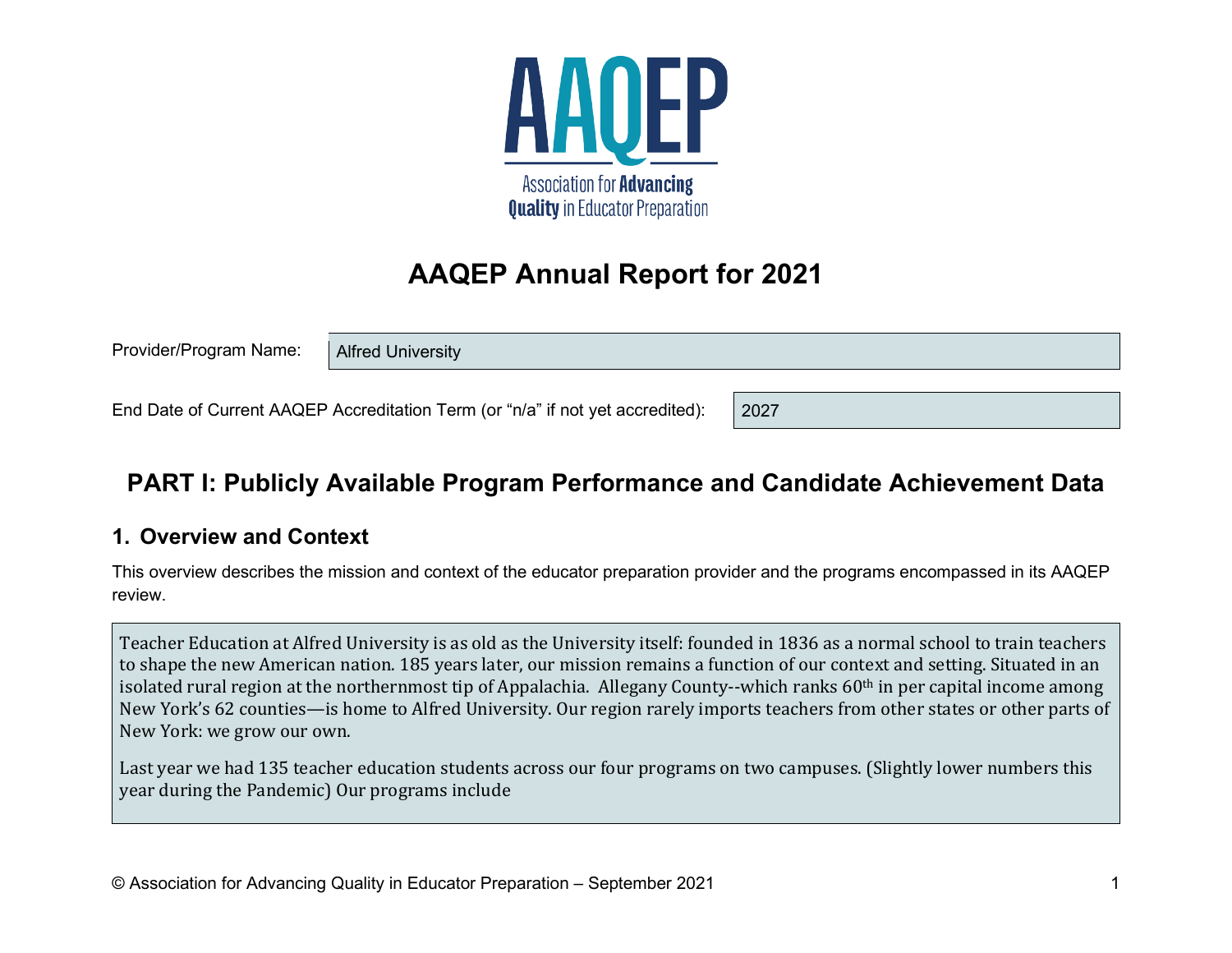- Early Childhood/Childhood Education, offered both here and at Corning Community College (Birth to grade six)
- Adolescent Education (with certification in Business, Chemistry, Earth Science, English, Math, Physics, Social Studies, and Spanish (7-12 with a possible middle school extension.)
- Art Education (K-12)
- Graduate program in Literacy Education

The Teacher Education division partners with our local school districts to prepare and equip high quality educators for our regional classrooms. Alfred was one of only a handful of colleges to pioneer integrated education and coeducation in the 1830s and we still strive to have all of our completers reflect Alfred's historic commitment to diversity and inclusion. It remains our goal to make an Alfred education and a teaching career accessible to students who may not have a chance elsewhere.

Teacher Education Mission Statement: *Through contemporary and innovative educational opportunities both in the classroom and in the field, the Alfred University Division of Education supports the growth of aspiring teachers. The Division programs focus on developing understanding of the learner, the learning context, instructional practice, and professional responsibilities as essential foundations for the teaching profession. Specifically, the Division supports its students in the active use of research and evidence, application of pedagogical skills found in the teaching standards with diverse P-12 students, and promotion of the meaningful use of technology in education*.

#### **Public Posting URL**

Part I of this report is posted at the following web address (accredited members of AAQEP must post at least Part I):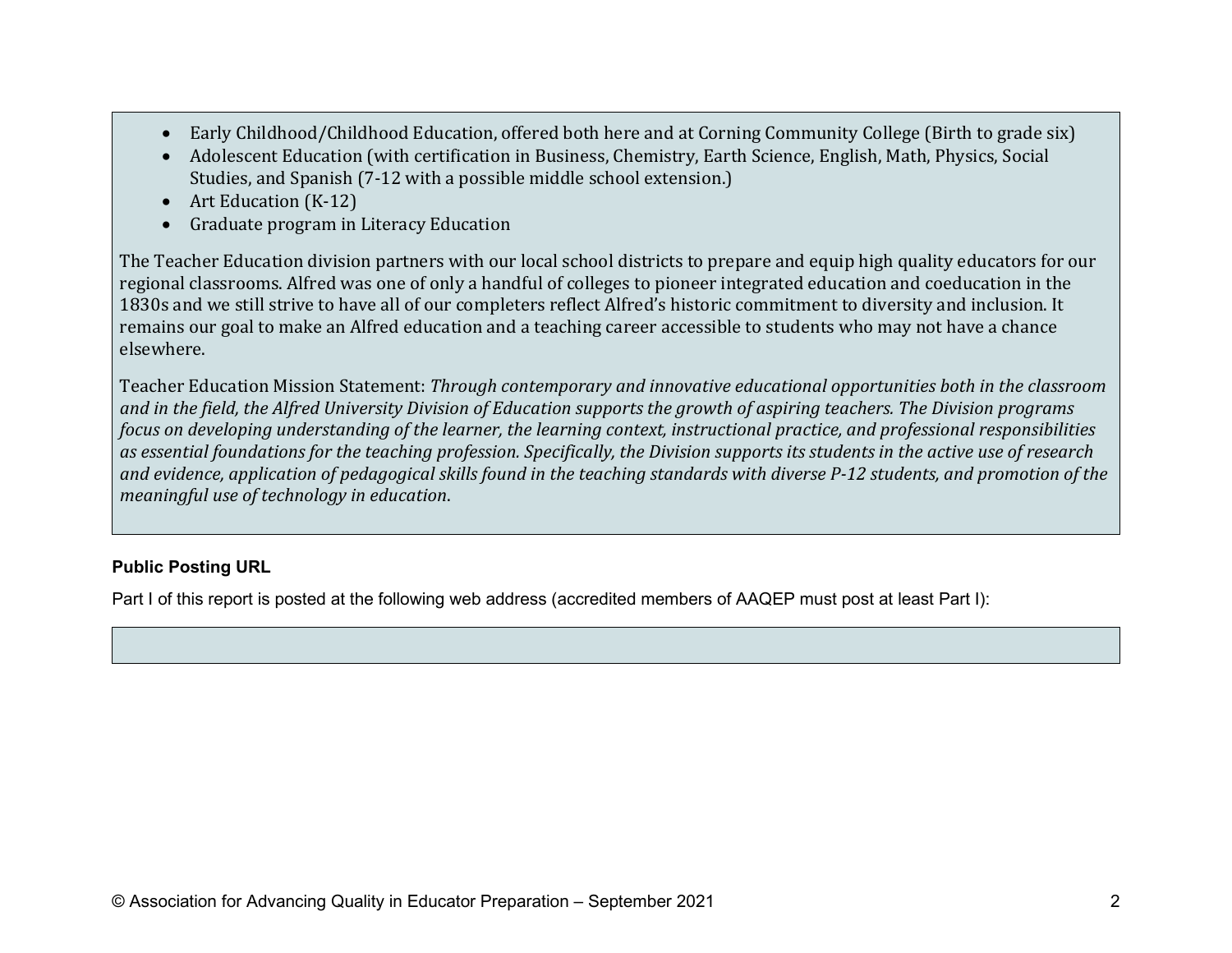### **2. Enrollment and Completion Data**

Table 1 shows enrollment and completion data from the most recently completed academic year for each program included in the AAQEP review.

| Table 1. Program Specification: Enrollment and Completers for Academic Year 2020-2021 |  |  |
|---------------------------------------------------------------------------------------|--|--|
|---------------------------------------------------------------------------------------|--|--|

| Degree or Certificate granted by the<br>institution/organization | State Certificate, License, Endorsement, or<br><b>Other Credential</b> | Number of<br><b>Candidates</b><br>currently<br>enrolled | Number of<br><b>Completers</b><br>in 2020-21 |
|------------------------------------------------------------------|------------------------------------------------------------------------|---------------------------------------------------------|----------------------------------------------|
| <b>Bachelor of Science</b>                                       | Early Childhood/Childhood                                              | 75                                                      | 21                                           |
| <b>Bachelor of Arts</b>                                          | <b>Adolescent Education</b>                                            | 17                                                      | 6                                            |
| <b>Bachelor of Fine Arts</b>                                     | Art Education (K-12)                                                   | 17                                                      | 6                                            |
| <b>Master of Science</b>                                         | Literacy Education                                                     | 6                                                       | 13                                           |
|                                                                  | TOTALS:                                                                | 115                                                     | 46                                           |

#### **Added or Discontinued Programs**

Any programs within the AAQEP review that have been added or discontinued within the past year are listed below. (This list is required only from providers with accredited programs.)

n/a

### **3. Program Performance Indicators**

The program performance information in Table 2 applies to the academic year indicated in Table 1.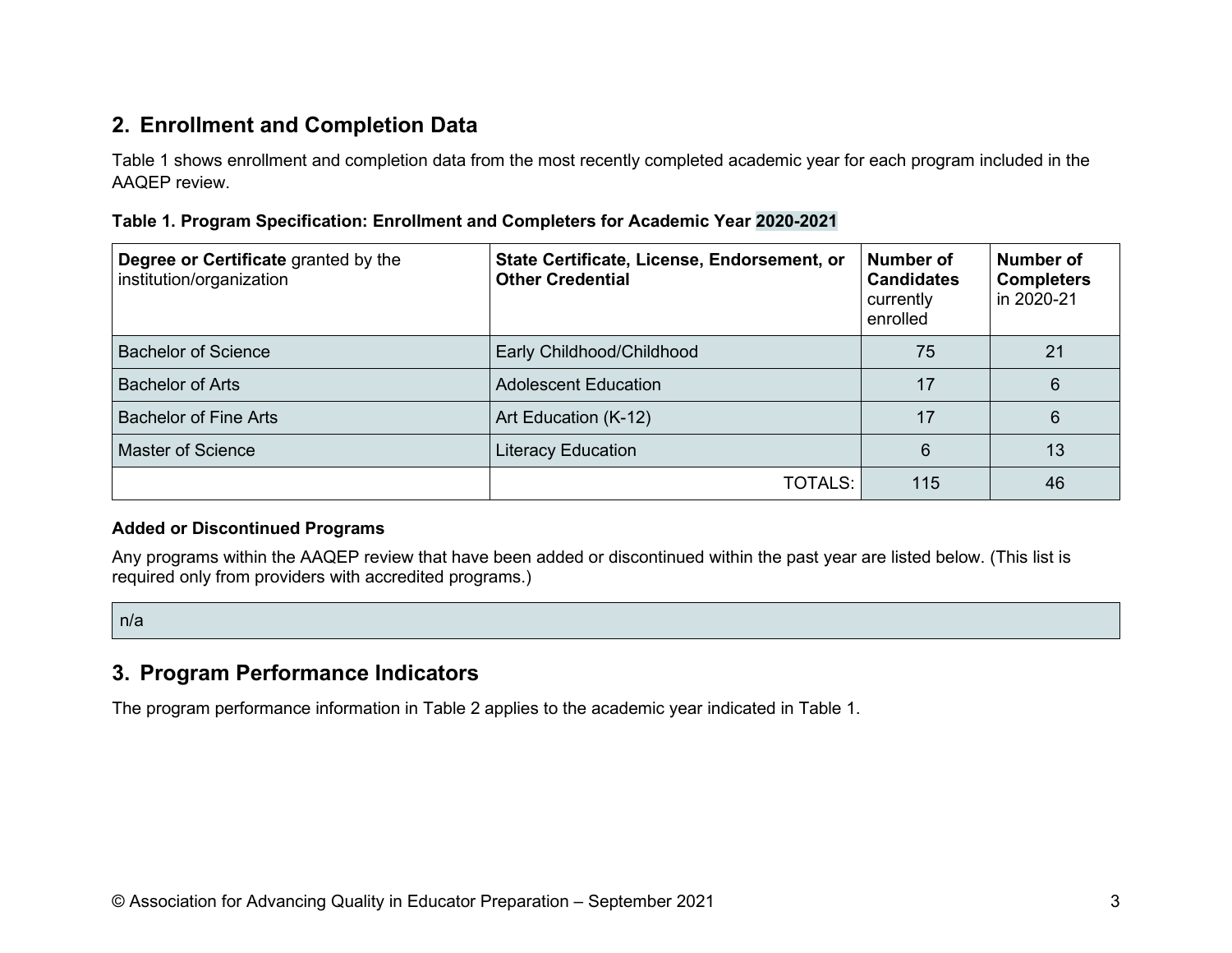#### **Table 2. Program Performance Indicators**

1. **Total enrollment** in the educator preparation programs shown in Table 1. This figure is an unduplicated count, i.e., individuals earning more than one credential may be counted in more than one line above but only once here.

#### 115

2. **Total number of unique completers** (across all programs) included in Table 1. This figure is an unduplicated count, i.e., individuals who earned more than one credential may be counted in more than one line above but only once here.

#### 46

3. **Number of recommendations** for certificate, license, or endorsement included in Table 1.

#### 45

4. **Cohort completion rates** for candidates who completed the various programs within their respective program's expected timeframe **and** in 1.5 times the expected timeframe.

#### 93.7

5. **Summary of state license examination results**, including teacher performance assessments, and specification of any examinations on which the pass rate (cumulative at time of reporting) was below 80%.

Our completers had an overall pass-rate of 94% on their NYS exams

 $EAS = 100\%$  pass:

ATS-W = 100% pass (COVID safety net for the edTPA)

Multi-subject 1 – ELA (Gr. 1-6) 95% Pass

Multi-subject 2 – Math (Gr. 1-6) 76 % Pass (see below)

Multi-subject  $1$  – ELA (B – Gr. 2) 100% Pass

Multi-subject  $2$  – Math (B – Gr. 2) 81 %

Multi-subject A&S – 100%

AU students, as is true state and nationwide struggle more with the Math component of the Multi-subject CST. We have implemented changes which we hope will improve these scores but that cohort has not yet taken the CST. Beginning in 2021 we added MATH 102 – a second course specifically targeted for Education students in which they study math, computational thinking and educational technology.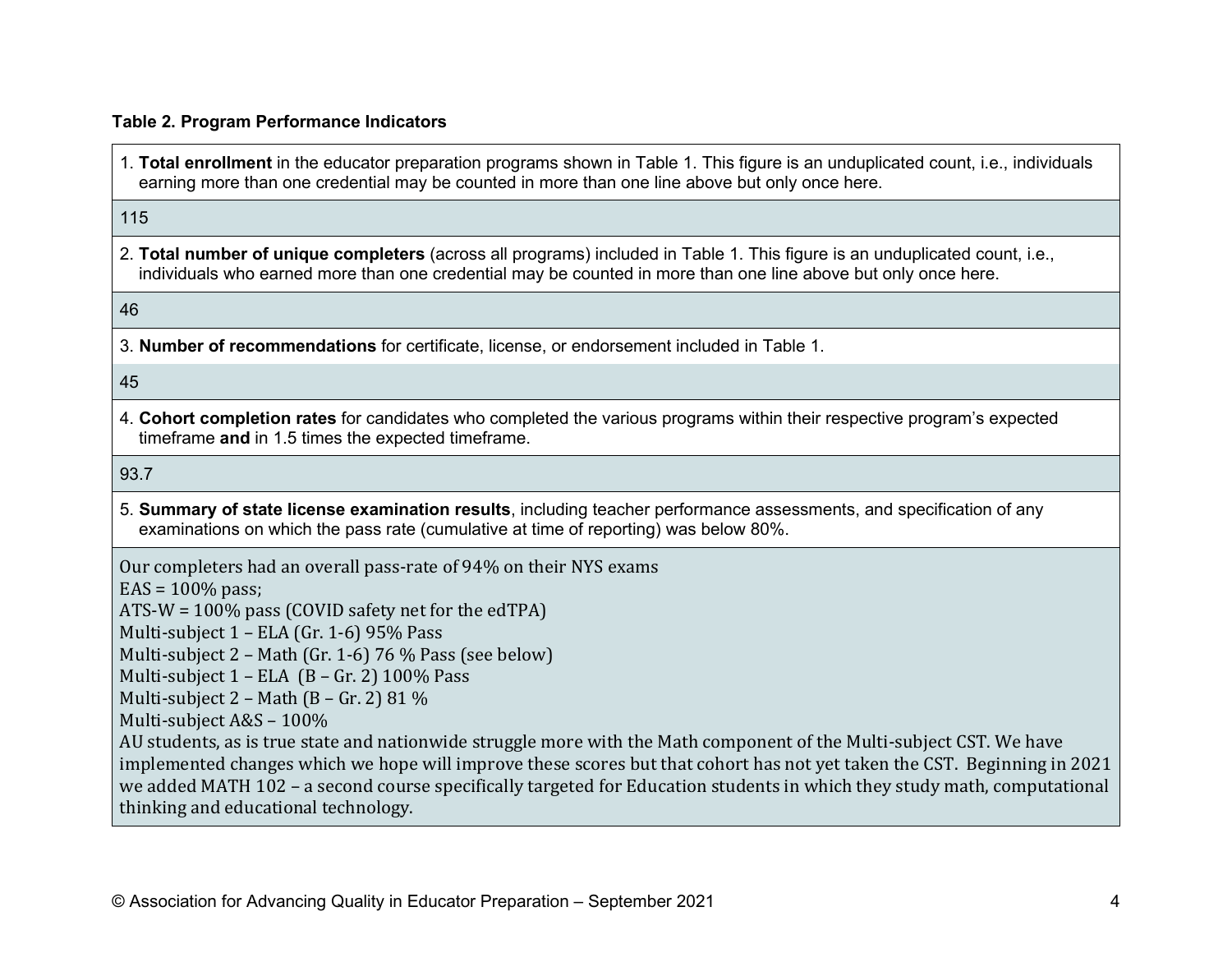6. Narrative explanation of **evidence available from program completers**, with a characterization of findings.

We held focus groups with recent graduates to discuss their preparation for teaching. They were overwhelmingly positive in their responses. Respondents mentioned a desire to have more extensive preparation in inclusive education. They mentioned again that they would like to begin their teaching careers with a better understanding of teachers' unions. (We heard that also in our QAR study last year, so we need to invite a Union rep into Seminar to do a presentation. We will add that next year.) They felt as well prepared as possible and yet also said that "nothing can really prepare you for the reality of first year teaching, especially during COVID." Our response rate was low, so we need to explore other options for gathering additional information. The students who did self-select into this process were highly favorable in their responses. Schools/Teachers responding to COVID dominated the discussion.

7. Narrative explanation of **evidence available from employers of program completers**, with a characterization of findings.

Our survey of employers (both written and in a focus group) shows a high degree of satisfaction with our completers, both as student teachers and as hires. The employers did raise several suggested areas of improvement for us, most of which we were already aware of and working on:

\*Critical teacher shortage – please get us more candidates

\*Critical need for Special Education graduates – we are submitting proposals to NYSED for a significant expansion.

\*Increased comfort level with Educational Technology, especially post COVID—we are already integrating that into our curriculum.

\*Increased emphasis on classroom management through creative lesson planning. (to be discussed at our spring planning retreat)

\*Increased emphasis on professional communication – this is a concern of ours as well. Discussions in progress. We would like to add a professional writing course, but do not presently have room for it in our curriculum. This is a trend we see across the University and Academia in general. This is a generation which tends to communicate informally. We are still brainstorming strategies to address this – check back next year.

8. Narrative explanation of how the program investigates **employment rates for program completers**, with a characterization of findings. This section may also indicate rates of completers' ongoing education, e.g., graduate study.

Because we are a small program that knows and works with our completers on a personal basis, we tend to know their plans and post-graduation work. Among our 46 completers for this cycle, 13 are Literacy graduates who were already employed and completing our program for professional certification. Among the remaining 33, we know where 31 of them based on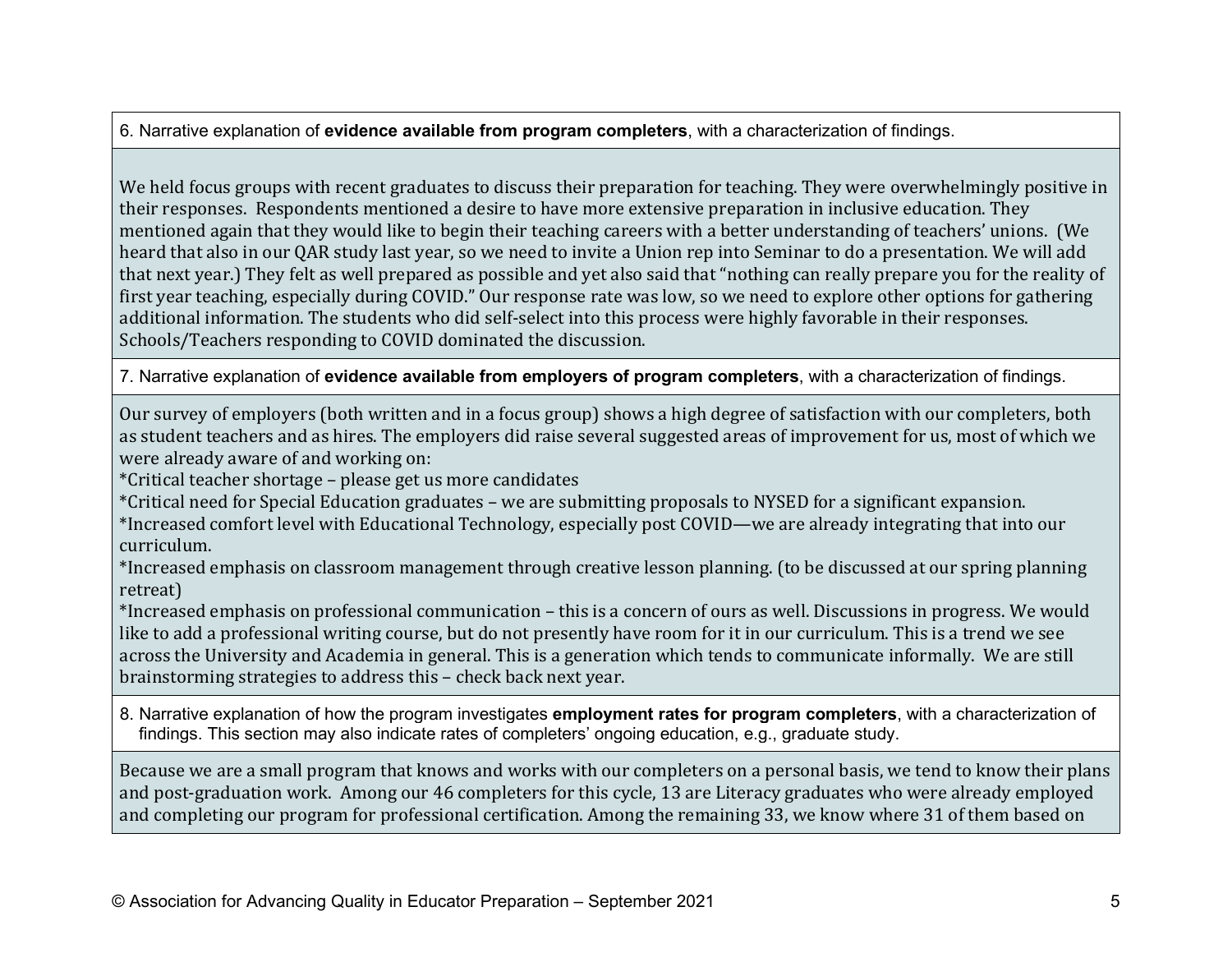our interactions and relationships with them, and by working with our Career Development Center we turned up one more. So of the 46 students there is only one completer whose work is unknown to us. Among the 32, all are employed and/or completing graduate work in Education. The regional (and state-wide and national) teaching shortage means that we interact with our completers fairly regularly with requests that come our way from school districts in search of teachers. We have frequent requests for Art teachers and for high school teachers and our candidates in those fields typically have offers shortly after completion. (One of our seniors in Childhood Education this past year was actually hired by a local district BEFORE student teaching and they worked with her to complete her certification.)

### **4. Candidate Academic Performance Indicators**

Tables 3 and 4 report on select measures of candidate/completer performance related to AAQEP Standards 1 and 2, including the program's expectations for successful performance and indicators of the degree to which those expectations are met.

| <b>Provider-Selected Measures</b> | <b>Explanation of Performance</b><br><b>Expectation</b>                                                                                                                                                                            | <b>Level or Extent of Success in Meeting</b><br>the Expectation                                            |
|-----------------------------------|------------------------------------------------------------------------------------------------------------------------------------------------------------------------------------------------------------------------------------|------------------------------------------------------------------------------------------------------------|
| <b>Employer Survey</b>            | Employers will be satisfied with Alfred<br>University candidates as student<br>teachers and hires.<br>A. Knowledge of Learners and the<br><b>Learning Process</b><br><b>B.</b> Content Knowledge<br><b>Instructional Practices</b> | A. 100\% agree<br>B. $100\%$ agree<br>C. 80% Agree                                                         |
| <b>Employer Focus Group</b>       | Alfred University will partner with local<br>stakeholders and administrators to<br>meet the educational needs of our<br>region.                                                                                                    | A. Critical Need for Teachers<br>B. Critical Need for Special<br>Educators<br>C. See comments in Section 6 |

**Table 3. Expectations and Performance on Standard 1: Candidate and Completer Performance**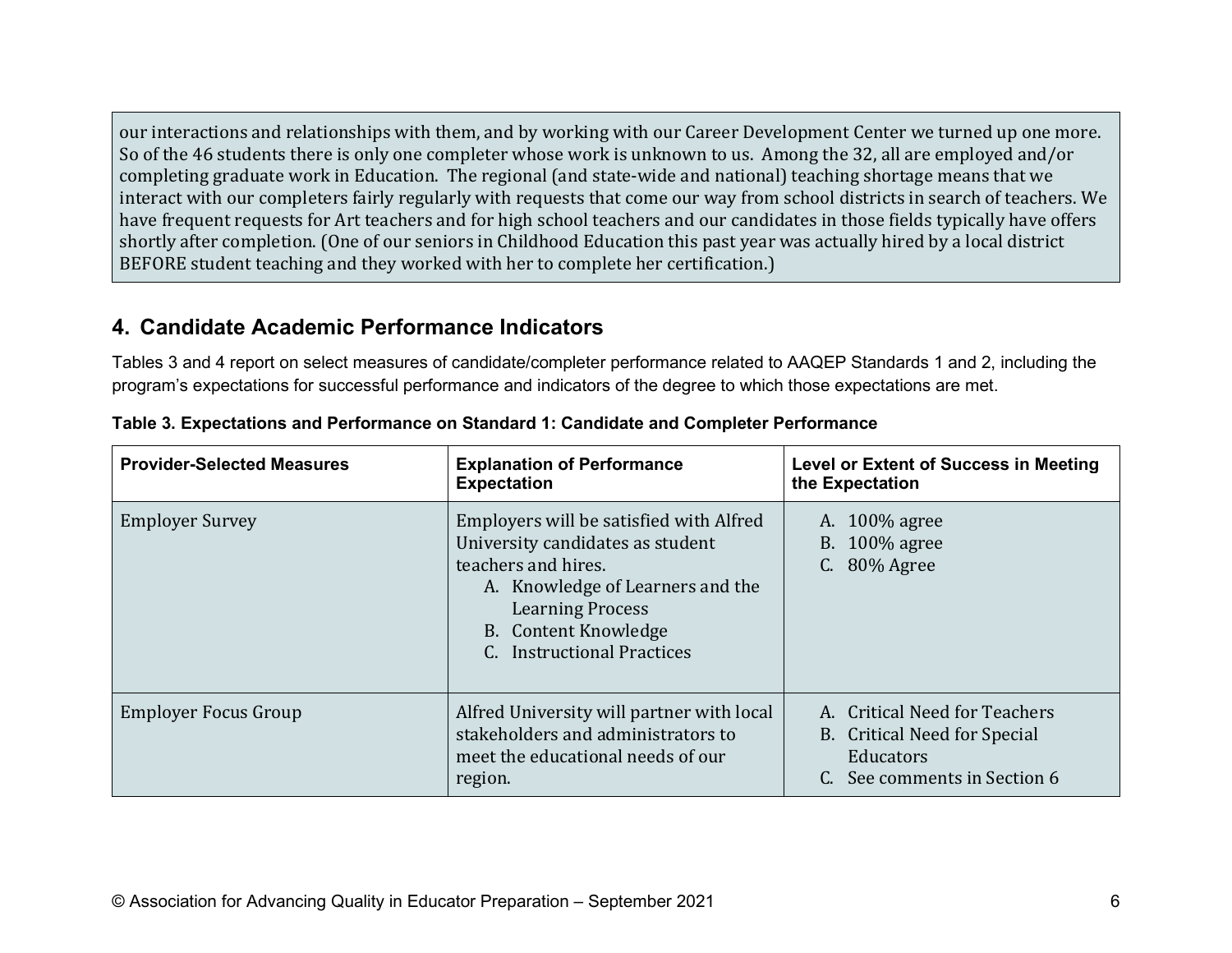| Recent Alumni Focus Group<br>Alfred University will graduate teacher<br>candidates ready to perform as<br>educators with the capacity to support<br>the success of all learners. | A. Expressed a high degree of<br>satisfaction with preparation at<br>AU.<br>B. Would recommend Teacher<br>Education program at AU to<br>their friends.<br>C. Would be interested in a<br>graduate program at AU<br>D. Would like more Special<br><b>Education preparation</b><br>E. Want to know more about<br>teacher unions, job negotiations.<br>F. Program prepared them well as<br>generalists - schools do more<br>specific on-the-job training<br>according to unique demands of<br>each district.<br>G. First year of teaching was<br>overwhelming due to Pandemic. |
|----------------------------------------------------------------------------------------------------------------------------------------------------------------------------------|-----------------------------------------------------------------------------------------------------------------------------------------------------------------------------------------------------------------------------------------------------------------------------------------------------------------------------------------------------------------------------------------------------------------------------------------------------------------------------------------------------------------------------------------------------------------------------|
|----------------------------------------------------------------------------------------------------------------------------------------------------------------------------------|-----------------------------------------------------------------------------------------------------------------------------------------------------------------------------------------------------------------------------------------------------------------------------------------------------------------------------------------------------------------------------------------------------------------------------------------------------------------------------------------------------------------------------------------------------------------------------|

### **Table 4. Expectations and Performance on Standard 2: Completer Professional Competence and Growth**

| <b>Provider-Selected Measures</b> | <b>Explanation of Performance</b><br><b>Expectation</b>                                                                 | <b>Level or Extent of Success in Meeting</b><br>the Expectation |
|-----------------------------------|-------------------------------------------------------------------------------------------------------------------------|-----------------------------------------------------------------|
| <b>Employer Survey</b>            | Employers will be satisfied with Alfred<br>University candidates as student<br>teachers and hires<br>A. Professionalism | A. 100% agree                                                   |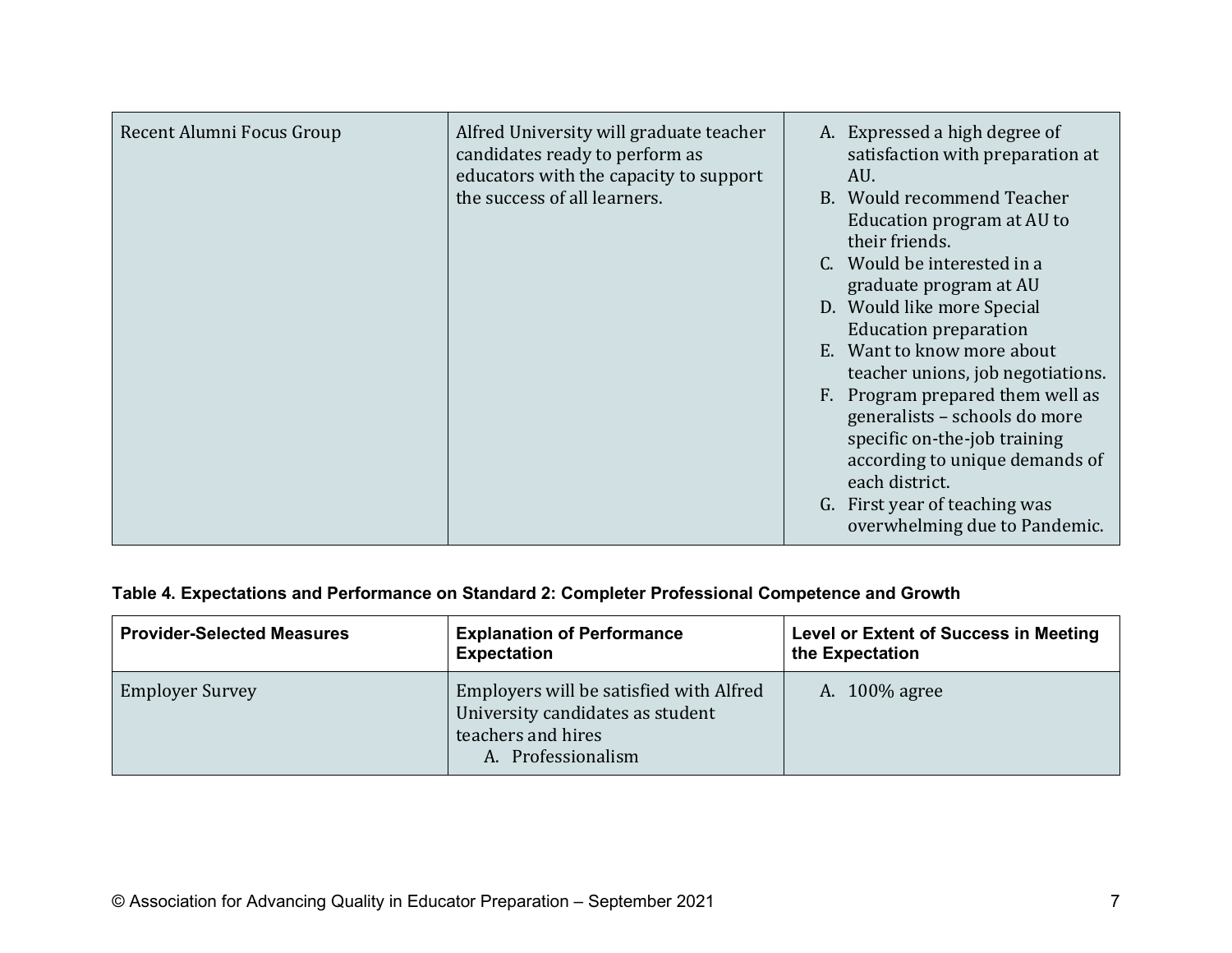| <b>Employer Focus Group</b> | Employers will be satisfied with Alfred<br>University candidates as student<br>teachers and hires | Expressed a high degree of satisfaction<br>with preparation at AU. Two<br>administrators expressed concerns:<br>A. More reflective teachers open to<br>and welcoming of<br>feedback/correction.<br>B. Should reach out and seek help<br>when needed.<br>C. More professionalism in<br>communication/email.                                                                                                        |
|-----------------------------|---------------------------------------------------------------------------------------------------|-------------------------------------------------------------------------------------------------------------------------------------------------------------------------------------------------------------------------------------------------------------------------------------------------------------------------------------------------------------------------------------------------------------------|
| Recent Alumni Focus Group   | Completers will adapt to working in a<br>variety of contexts and grow as<br>professionals.        | Focus Group had little to say about this<br>category. They seemed overwhelmed<br>by the first year of teaching and COVID<br>concerns for themselves and their<br>students. They did not articulate any<br>complaints about program preparation<br>in this area.<br>Next year we will update this survey to<br>ask this question of graduates 3-5 years<br>out instead for better self-reflection and<br>analysis. |

## **5. Notes on Progress, Accomplishment, and Innovation**

This section describes recent program accomplishments, efforts to address challenges, current priorities, and innovations that are in plan or process.